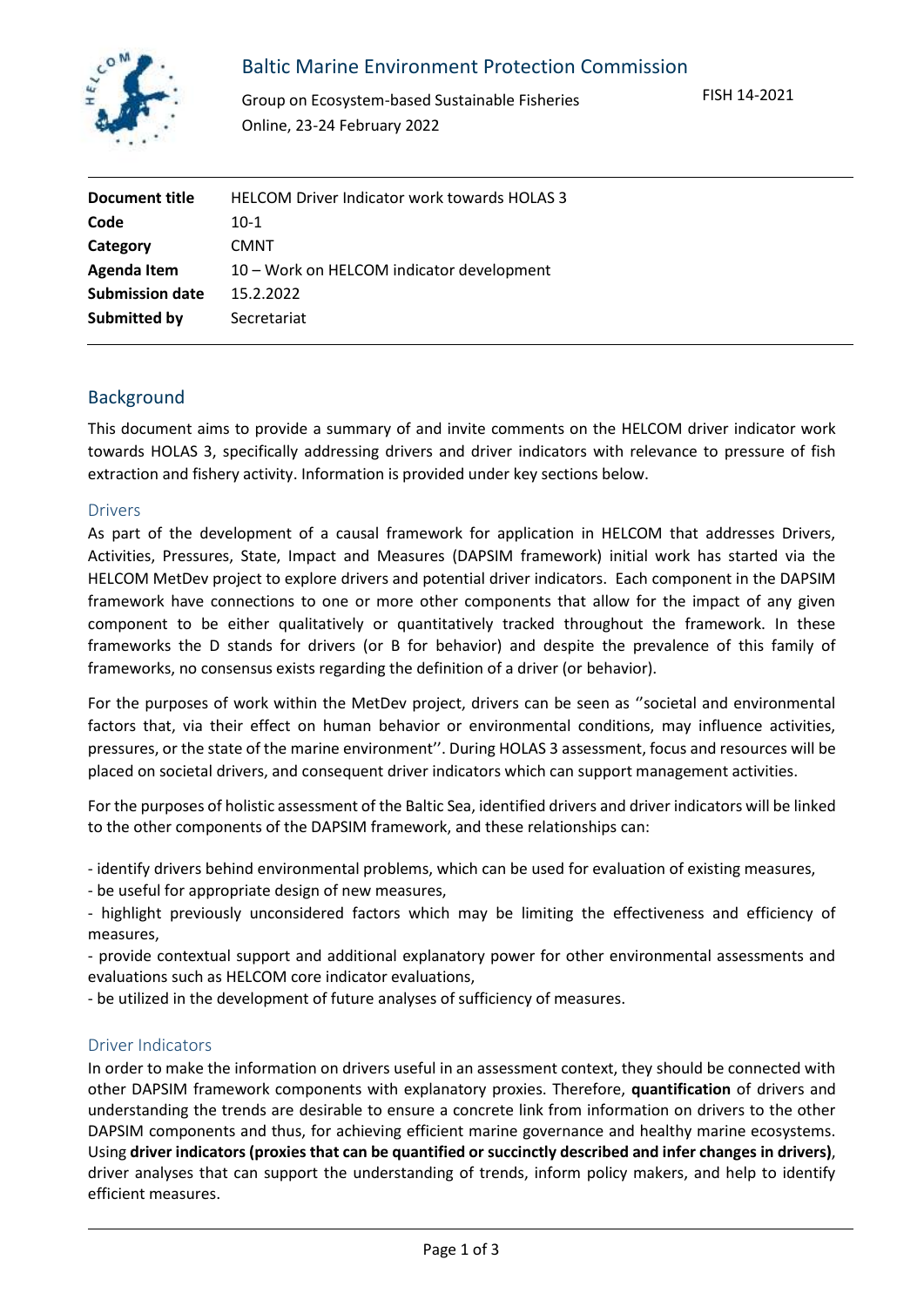Driver indicators have a two-fold purpose. Firstly, they provide a practical example of the impact of often abstract drivers, allowing for a more robust qualitative connection to be made between powerful but complex factors and the condition of the regional environment. Secondly, changes in these driver indicators (e.g., changes in trends or new drivers) can in some cases be linked to the broader DAPSIM framework to provide a more direct and potentially quantifiable impact on the environment. Such links can be used to inform a range of HELCOM priorities such as the evaluation of the effectiveness and sufficiency of measures.

Driver indicators are considered under the [HELCOM indicator manual](https://helcom.fi/wp-content/uploads/2021/01/BSEP175.pdf) as part of the cluster of 'supporting indicators'. These indicators are different from the HELCOM core indicators (and the relevant development stages of those, i.e. candidate, pre-core and core) in that they are considered to provide supporting information that can offer further insights or contextual information for HELCOM processes. In addition, indicators categorised as 'Potential causative factors' (i.e. Drivers and Activities), 'Surveillance indicators', or 'Element indicators' (see Indicator manual page 14) are not anticipated to have target values or threshold values but act more in the manner of informative fact sheets that may support contextual understanding, support management or help guide directed action.

#### Thematic Workshops

The work is in its inception stage and currently general structures and approaches have been discussed with the aim of exploring a few achievable driver linkages (and driver indicators or proxies) that can be quantified or summarised descriptively. As part of this development work a decision tree was developed through which drivers, derived from known pressures, could be evaluated for their quantifiability and informative potential.

A series of expert workshops were then carried out (24-28 January 2022) targeting selected topics (and in some cases selected sub-topics) that included: inputs of nutrients, inputs of hazardous substances, and **extraction of fish** (i.e., key pressures identified under HOLAS 2). The outcomes of the expert workshops (Table 1) will form the starting point and guidance for the Secretariat on which drivers (and where identified, potential driver indicators) to further explore in the lead up to HOLAS 3.

| Driver          |  | Driver Score Quantitative Score Driver Indicators |                                                                                     | <b>Explanatory value</b>   |  |  |                           |
|-----------------|--|---------------------------------------------------|-------------------------------------------------------------------------------------|----------------------------|--|--|---------------------------|
| Political will  |  |                                                   | Excess TACs (TACs above scientific advice)                                          |                            |  |  |                           |
|                 |  |                                                   |                                                                                     | TACs per year (in general) |  |  |                           |
|                 |  |                                                   | Fishery Subsidies                                                                   |                            |  |  |                           |
|                 |  |                                                   | Fish export                                                                         |                            |  |  |                           |
|                 |  |                                                   | Trends in vessels number, outside options for fishers, alternative livelihoods      |                            |  |  |                           |
|                 |  |                                                   | Seafood and fish consumption patterns (i. Fish as Food; ii. Fish as fishmeal (spra) |                            |  |  |                           |
| Consumer trends |  |                                                   | Biomass per fishery and per georegion                                               |                            |  |  |                           |
|                 |  |                                                   | Fish consumption in Baltic Countries                                                |                            |  |  |                           |
|                 |  |                                                   | Demand for salmon or aquaculture fish                                               |                            |  |  |                           |
|                 |  |                                                   | Demand for fur/fur industry                                                         |                            |  |  |                           |
|                 |  |                                                   | Number of operating fishing vessels or number of days at sea                        |                            |  |  |                           |
| Market forces   |  |                                                   | Trends in vessels number, outside options for fishers, alternative livelihoods      |                            |  |  |                           |
|                 |  |                                                   | Fish prices avaialble in EU statistics                                              |                            |  |  |                           |
|                 |  |                                                   | Fuel prices (and other costs)                                                       |                            |  |  |                           |
|                 |  |                                                   |                                                                                     |                            |  |  | <b>Fishermen revanues</b> |

|  | Table 1: Proposed drivers and driver indicators for the extraction of fish in the Driver Indicator Workshop. |  |  |
|--|--------------------------------------------------------------------------------------------------------------|--|--|
|--|--------------------------------------------------------------------------------------------------------------|--|--|

The extraction of fish expert workshop identified key drivers for further exploration as: **i. political will, ii. consumer demand, and iii. market forces**. The full outcomes of these expert workshops will be provided via the [HOLAS3 DRIVERS 1-2022](https://portal.helcom.fi/meetings/HOLAS3%20DRIVERS%201-2022%20-998/default.aspx) Meeting site on the HELCOM Meeting Portal soon as they are available and have been commented by participants. Furthermore, the outcome of this event for the extraction of fish will also be presented at the upcoming ComFish WS 2-2022.